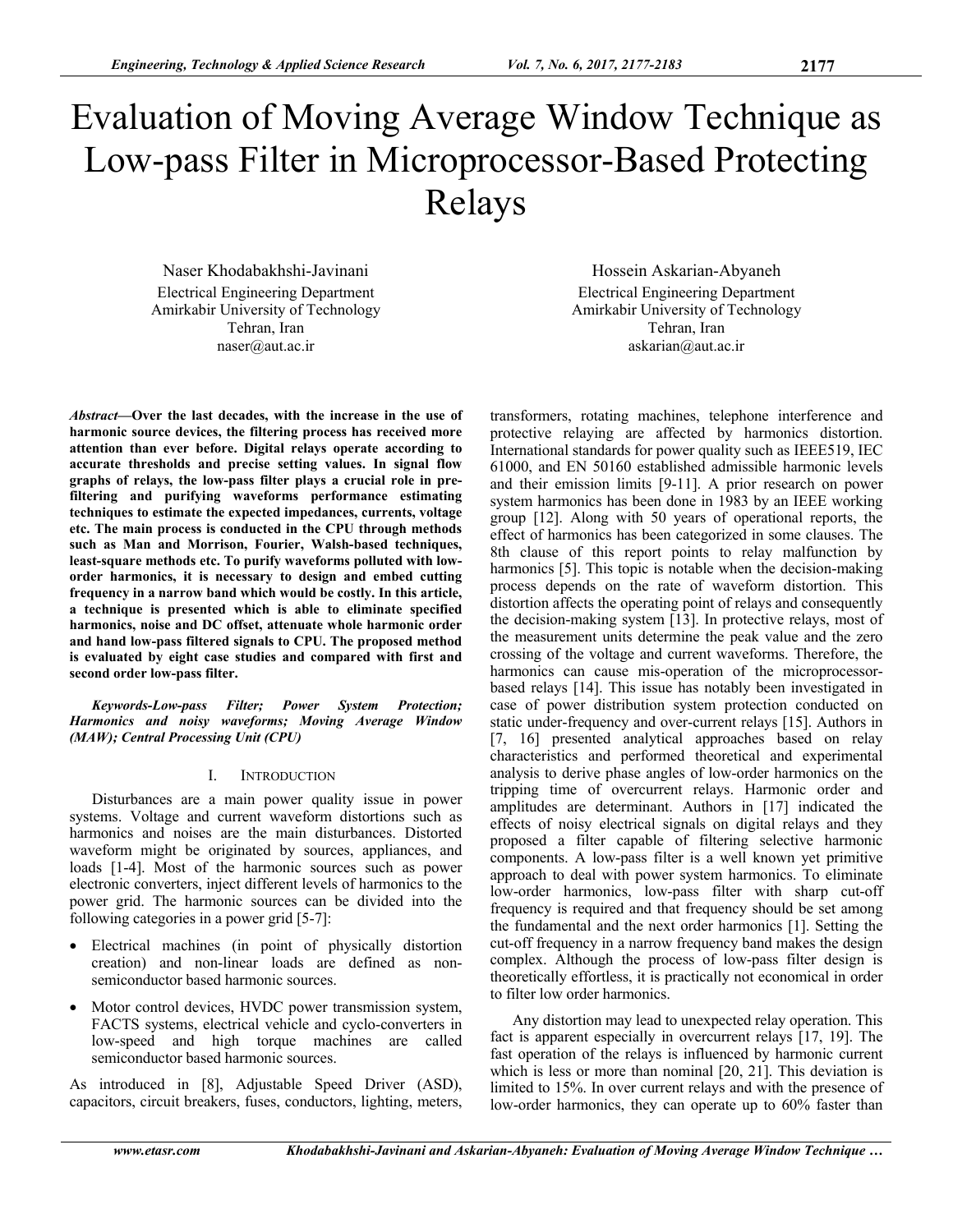normal and standard condition [22]. Harmonics also have undeniable effects on frequency protection relays. In under frequency relays, the 10% THD, increases operating time twice. Therefore, it is recommended to limit the harmonic pollution to 5% [23]. Also, harmonics have a severe impact on differential relays. Figure 1shows the basic components of the typical digital relay which LP filter situates after surge protective circuits Although the prevalent low-pass filtering might be suitable for high-frequency harmonics, the performance and cost are considerable especially in filtering low-order harmonics [24]. There are many detection and calculation algorithms and techniques operated on filtereddiscrete waveforms to estimate operation territory such: Mann & Morrison method [25], Rockefeller & Udren technique [26], Fourier and Walsh-based technique [27, 28], least-square methods [29], differential equation technique and travellingwave-based methods but they are applied in Central Processing Units (CPU) [30].

The Moving Average Window (MAW) technique is a numeric-mathematical based transform function to simulate the waveform with selective resolution. Also, the averaging technique used to model discrete spaces to continuous one such as switches in converters [18]. In low pass filter design, setting sharp cutting frequency makes the design process complex and costly. The proposed method is an efficient technique to estimate signals with variable resolution. In this article, the MAW technique in two schemes is compared with the common first and second order low-pass filters which are applied in protective relays. Figure 1 describes MAW embedded in the protective relay as a low-pass filter. The MAW has the sampling frequency as the only tuning parameter and its response is comparable with the second order filter design with two tuning parameters. The design simplicity and the low computational burden is the two main advantages of the proposed method.



Fig. 1. Basic components of a digital relay and the situation of Moving Averaging Window in filtering process.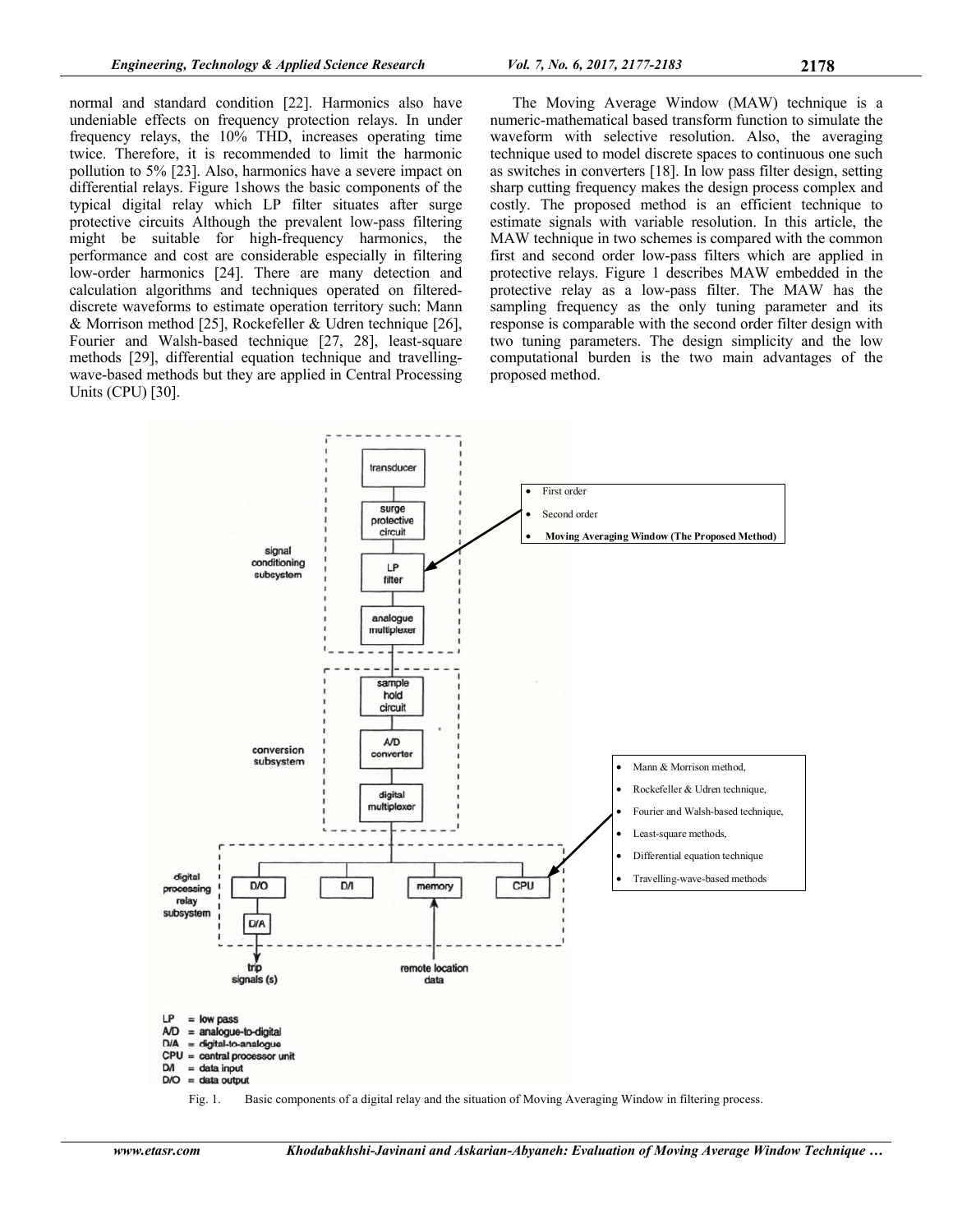## II. PROPOSED METHOD

In order to design a conventional low-pass filter, the optimal tuning of a sharp and accurate cutoff frequency is required, something complicated and cost-effective in implementation. The Moving Averaged Window (MAW) technique can estimate the fundamental only through selecting a proper sampling frequency.

### *A. Moving Average Window*

Many studies have been published on MAW applications in signal processing and modeling scope. MAW applications are summarized in the estimation of waveforms with various degree of resolution and rate of processing power [18]. The MAW technique is capable of fault detection, direction estimation, and faulty phase identification [31-33]. This technique is less sensitive to noise for sampling frequency around the noise frequency. The proposed technique defines a transfer function in continuous time-domain mode. Equation (1) shows MAW transfer function wherein x(t) is under process waveform.  $\overline{x}(t)$  is averaged waveform along window length of  $T_s$ .

$$
\overline{x}(t) = \frac{1}{T_s} \int_{t-T_s}^{t} x(\tau) d\tau
$$
 (1)

The frequency response of (1) is shown in (2) which is the Fourier transform of impulse response of (1) and is called lowpass filter frequently [31].

$$
\overline{X}(j\omega) = e^{-j\frac{\omega T_s}{2}} \text{sinc}(\frac{\omega T_s}{2})
$$
 (2)

where  $sinc(\alpha)=sin(\alpha)/\alpha$ , T<sub>s</sub>, and f<sub>s</sub> are sampling time and frequency respectively and  $f_s$  defines the sampling/window length. The moving window is demonstrated in Figure 2. Figure 3 shows the MAW's frequency response. In Figure 3(a), ω frequency (nominal frequency) is rejected by the filter in  $π$ radian phase and other frequencies are attenuated except dc. Selecting TS, the filter output can be zero at fS. As shown in Figure 3(b), the filter's phase response lags. The shown characteristic in amplitude and phase could lead up to article's main purpose of the usage of MAW as a low-pass filter.

## *B. Filter Response to Harmonic Polluted Signal*

By applying polluted waveform in (1) as the input variable, (3) is obtained, which shows mathematical-time domain of harmonically distorted signals with odd-order frequencies.

$$
x(t) = x_0 + \sum_{k=1}^{n} x_{2k+1} \sin(2\pi f_{2k+1}t + \varphi_{2k+1})
$$
 (3)

where,  $x_1$  is the fundamental frequency,  $x_{2k+1}$  and  $f_{2k+1}$  are oddharmonic order amplitude and frequencies, respectively and  $\varphi_{2k+1}$  is corresponded phase angle. Applying (1) to (3), the averaged equation is derived as (4): equation is derived as  $(4)$ :

$$
\overline{x}(t) = x_0 + \sum_{k=1}^{n} \overline{a}_{2k+1} \sin(2\pi f_{2k+1} t + \varphi_{2k+1} - \pi f_{2k+1} T_s)
$$
(4)

$$
\overline{a}_{2k+1} = x_{2k+1} \text{sinc}(\pi f_{2k+1} T_S)
$$
\n(5)

where  $\pi f_{2k+1}T_s$  is phase lagging in filtered signal. In Figure 4, the amplitudes of 13 harmonic orders are illustrated by different averaging window frequencies. In Figure 4 we see that the amplitude of harmonics varies by sampling frequency. The main idea lies there. Since high sampling frequency leads to the amplifying of harmonics order, in some frequencies, harmonic orders tend to be zero. The zero crossing frequencies are an integer multiple of each harmonic frequency. Table I shows the amplitude of each zero-crossing frequency which plays an important role in MAW philosophy.



Fig. 2. Moving Window applied to distorted input waveform containing harmonics and Gaussian noise with variance 0.01



Fig. 3. The proposed filter characteristics based on MAW. (a) Magnitude response. (b) Phase response



Fig. 4. The amplitude of response of MAW by varying sampling frequency up to 13th harmonic order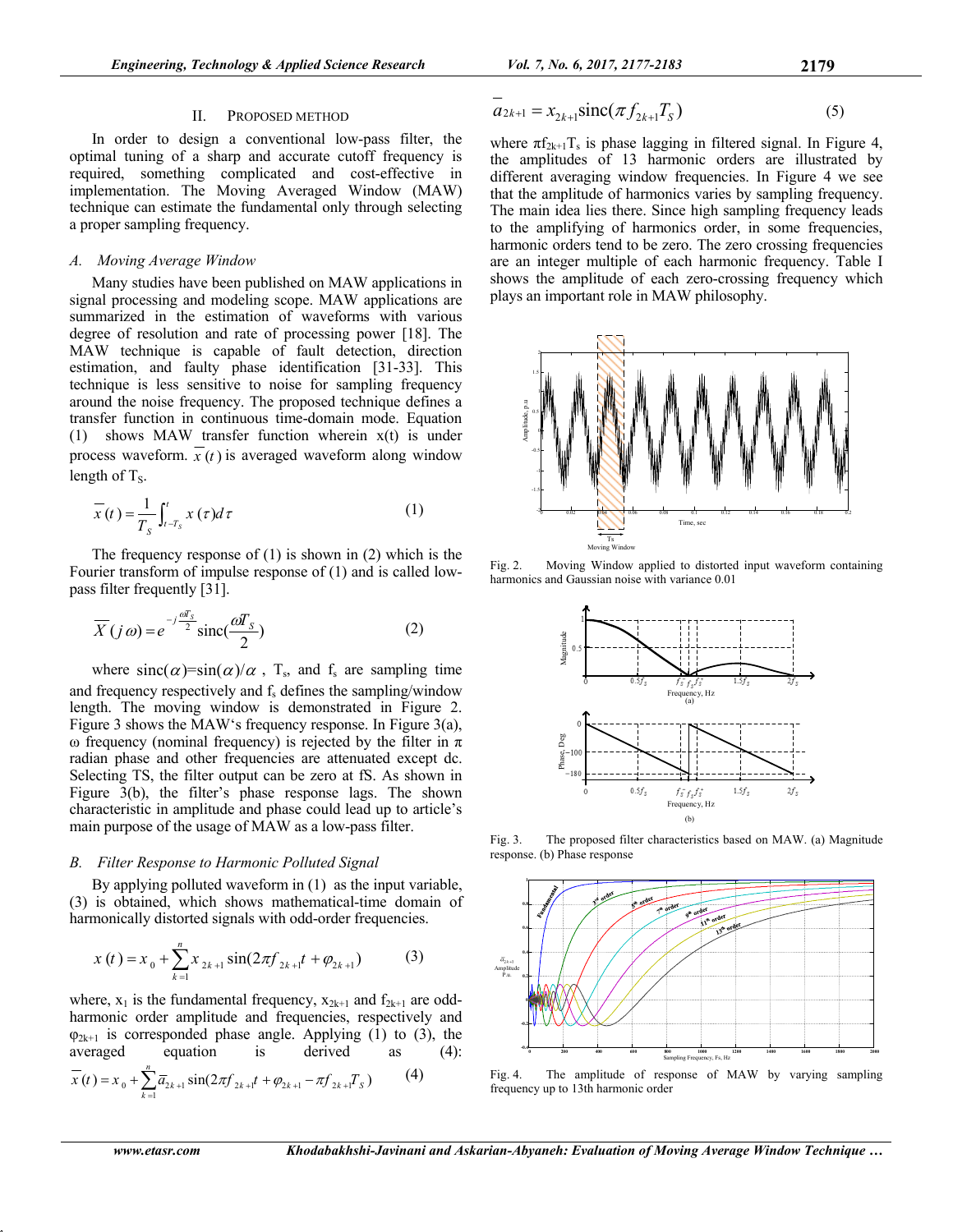In fact, averaging theory waived harmonic order which is swept with the corresponding frequency. In Table I, by selecting 150 Hz as MAW sampling frequency, weakening the related harmonic order (3rd and 9th) is achieved. This fact is carried out on other harmonic orders. Table II shows the phase lagging of each selected sample frequency. As it can be derived from Tables I and II, by applying  $f_s = 150$  Hz, 300-degree phase lagging in fundamental and 17.32% decaying in magnitude are achieved. In section IV, two filtering strategies are discussed and the ability of MAW would be evaluated in comparison with first and second order low-pass filter.

TABLE I. THE AMPLITUDE OF HARMONIC ORDER IN ZERO-CROSSING **FREQUENCY** 

|           | <b>Harmonic Order</b> |                 |                 |          |                 |                  |                  |  |  |  |  |  |  |
|-----------|-----------------------|-----------------|-----------------|----------|-----------------|------------------|------------------|--|--|--|--|--|--|
| fs $(Hz)$ | 1 <sup>st</sup>       | 3 <sup>rd</sup> | 5 <sup>th</sup> |          | 0 <sup>th</sup> | 11 <sup>th</sup> | 13 <sup>th</sup> |  |  |  |  |  |  |
| 150       | 0.827                 | 0               | 0.1654          | 0.1181   | $\theta$        | 0.0752           | 0.0636           |  |  |  |  |  |  |
| 250       | 0.9355                | 0.5045          |                 | 0.2162   | 0.1039          | 0.085            | 0.1164           |  |  |  |  |  |  |
| 350       | 0.9667                | 0.7241          | 0.3484          | $\theta$ | 0.1935          | 0.1974           | 0.0744           |  |  |  |  |  |  |
| 450       | 0.9798                | 0.827           | 0.5642          | 0.263    | $\theta$        | 0.1674           | 0.217            |  |  |  |  |  |  |
| 550       | 0.9864                | 0.882           | 0.6931          | 0.455    | 0.2103          |                  | 0.1456           |  |  |  |  |  |  |
| 650       | 0.9903                | 0.9146          | 0.7738          | 0.5868   | 0.3784          | 0.1748           | $\theta$         |  |  |  |  |  |  |

TABLE II. PHASE LAGGING DEGREE IN APPLYING MAW WITH VARIABLE SAMPLING FREQUENCY

|        | <b>Harmonic Order</b> |                 |                 |           |            |                  |                  |  |  |  |  |  |  |
|--------|-----------------------|-----------------|-----------------|-----------|------------|------------------|------------------|--|--|--|--|--|--|
| fs(Hz) | 1 <sup>st</sup>       | 3 <sup>rd</sup> | 5 <sup>th</sup> | $\tau$ th | <b>Qth</b> | 11 <sup>th</sup> | 13 <sup>th</sup> |  |  |  |  |  |  |
| 150    | 300                   | 180             | 60              | 300       | 180        | 60               | 300              |  |  |  |  |  |  |
| 250    | 324                   | 252             | 180             | 108       | 36         | 324              | 252              |  |  |  |  |  |  |
| 350    | 334.28                | 282.85          | 231.43          | 180       | 128.57     | 77.14            | 25.71            |  |  |  |  |  |  |
| 450    | 340                   | 300             | 260             | 220       | 180        | 140              | 100              |  |  |  |  |  |  |
| 550    | 343.64                | 310.91          | 278.18          | 245.45    | 212.73     | 180              | 147.27           |  |  |  |  |  |  |
| 650    | 346.15                | 318.46          | 290.77          | 263.07    | 235.38     | 207.69           | 180              |  |  |  |  |  |  |

#### III. SIMULATION AND RESULT

#### *A. DC Offset Elimination*

According to Figure 3 and to the frequency response of MAW, the DC component is amplified to 100%. The MAW technique is capable of eliminating DC offset of input waveforms easily through surviving MAW in fundamental frequency. Figure 5 shows the process of DC offset elimination which is proposed by MAW with a fundamental frequency sweep, e.g. fs=50 Hz, DC offset totally removed.



Fig. 5. Proposed method for eliminating of DC offset on input waveforms before the main filtering

## *B. Sampling Frequency, fs*

Sampling frequency has a crucial role in estimating fundamental waveform and harmonic's content. The sampling frequency is obtained by inherent characteristics of local harmonic properties. In order to filter the harmonic polluted waveforms, two harmonic elimination strategies are defined. Figure 6 shows the flowchart in explanation of these strategies. As it shows, the  $f_s$  has a key role in this filtering process.

## *1) Selective Harmonic Elimination*

Due to selective harmonic order elimination, it is enough to select corresponding harmonic frequency as the sampling frequency. Table I illustrates selective harmonic scheme.

### *2) General Harmonic Attenuation*

As it can be derived from Table I, by selecting  $f_s = 150$  Hz, the harmonic reduction is started with the aim of maximum elimination of  $3<sup>rd</sup>$  harmonic order. This strategy is defined as selective harmonic weakening by concentration on 3<sup>rd</sup> harmonic order elimination. In General Harmonic Attenuation strategy, the objective function sets on achieving minimum THD. In this strategy,  $f_s$  tunes to minimize output THD by applying MAW.

#### *3) MAW Technique Evaluation*

In order to prove MAW sufficiency, the simulation is performed by comparing two conventional low-pass filters and MAW. Table III shows 8 case studies of polluted waveforms. The first two cases of Table III present the most common harmonic existence with notable amplitude in the power system. The THD would be considered as a criterion pollution rate [32, 33].

The simulation was performed on first order low-pass filter (LPF-1), second order low-pass filter (LPF-2), MAW-General, and MAW-Selective. Table IV presents the result of filtered case studies which have been introduced in Table III. The first two columns are the result of the first and second order traditional low-pass filter. These filter characteristics are given in Appendix. The last two columns result applied general and selective MAW to these case studies. Methodologies have been discussed in section IV. According to first order filtering results in case 1, the THD decreases from 60.21% to 23.99% and fundamental weakens from 100% to 71%. The second order low-pass filter is set on high-quality factors and the full amount of fundamental amplitude. Two parameters ( $ω<sub>c</sub>$ , ξ) should be set and therefore, two poles add to system transfer function order level. The result shows that by applying second order LPF, fundamental is kept to 100% and THD factor decreased to 5.98%. Filtering with MAW-General strategy has been done by setting  $f_s = 144$  Hz to achieve minimum THD. In the case of presence of various harmonic orders, the general MAW suggested for general decreasing harmonic content. In addition, Table IV shows the ability of MAW technique in both general and selective harmonic decaying. The result is that MAW has the best performance in comparison to traditional low-pass filtering methods. As for the various order of harmonics, the MAW-General scheme results better than MAW -Selective. Similarly, in the polluted waveform with specific harmonic order, the MAW-Selective has the best performance. Figure 7 illustrates the effect of LPF1, LPF2, MAW-General and MAW-Selective on case 1. FFT analysis is calculated with transient-free waveforms through THD, TIHD and TSHD.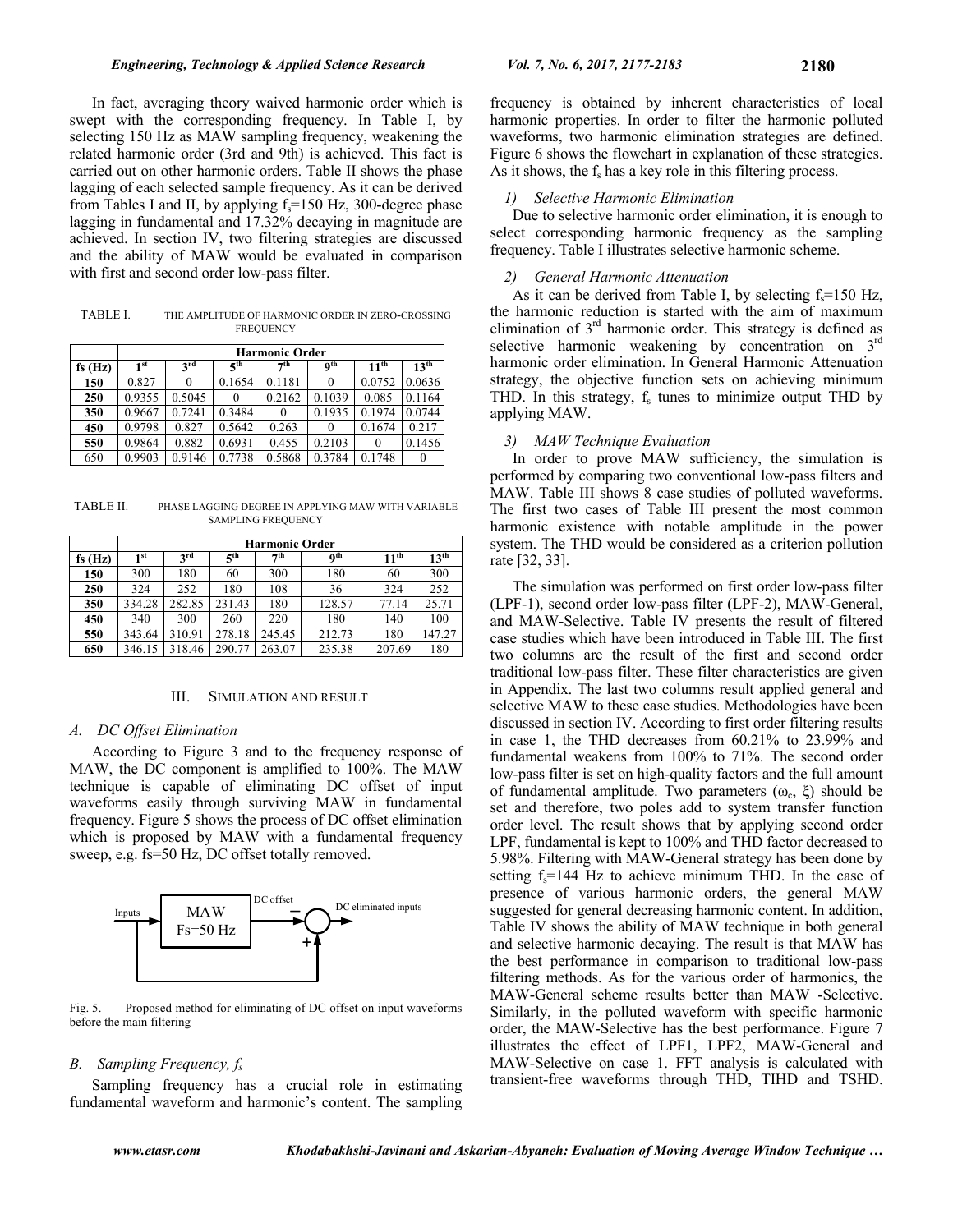

Fig. 6. Proposed technique flowchart

|       |                | Fundamental | 3 <sup>rd</sup> | 5 <sup>th</sup> | $\neg$ th | 0 <sup>th</sup> | 11 <sup>th</sup> | 13 <sup>th</sup> | <b>THD</b> |
|-------|----------------|-------------|-----------------|-----------------|-----------|-----------------|------------------|------------------|------------|
|       |                | 100%        | 50%             | 30%             | 10%       | 8%              | 6%               | 5%               | 60.21%     |
| Cases | $\mathbf{2}$   | 100%        | 50%             | 50%             | 10%       |                 | 0                |                  | 71.41%     |
|       | 3              | 100%        | 50%             |                 |           | 0               | $\theta$         |                  | 50%        |
|       | $\overline{4}$ | 100%        |                 | 30%             | 0         |                 | 0                |                  | 30%        |
|       | 5              | 100%        |                 |                 | 30%       |                 | 0                |                  | 30%        |
|       | 6              | 100%        |                 |                 | 0         | 30%             | 0                |                  | 30%        |
|       | $\overline{ }$ | 100%        | 0               |                 | 0         | 0               | 30%              |                  | 30%        |
|       | 8              | 100%        |                 |                 |           |                 | $\theta$         | 30%              | 30%        |

TABLE III. 8 CASE STUDIES EVALUATING BY MAY TECHNIQUE

## IV. CONCLUSION

The signal processing of digital relays has mainly focused on algorithms to find out and estimate the operation criteria. Many techniques and methods have been proposed. It is clear that pre-filtering produces better results when using a low-pass filter. The design of sharp cutting frequency among fundamental and first harmonic order, causes complexity and cost. Therefore the Moving Average Window was proposed to

eliminate DC offset, noise and attenuate harmonic content. The proposed technique could satisfyingly substitute the traditional first and second order low-pass filter. The evaluation test was done in 8 case studies and the results are tabulated and illustrated. The MAW has the ability to eliminate specified harmonic order or attenuate whole harmonic order. Thus, two filtering strategies are defined and verified with the 8 case studies. Low computational burden and only one tuning parameter  $(f_s)$  are two main advantages of MAW.

TABLE IV. RESULT OF 8 CASE STUDIES FILTERING BY 4 STRATEGIES: LPF-1, LPF-2, MAW-GENERAL AND MAW SELECTIVE

|       |                | LPF-1 $(% )$ |          |                                 |            | LPF-2 $(% )$ |                 |                 | MAW-General (%) |                        |                 |                 | MAW-Selective (%) |                |                |                 |              |
|-------|----------------|--------------|----------|---------------------------------|------------|--------------|-----------------|-----------------|-----------------|------------------------|-----------------|-----------------|-------------------|----------------|----------------|-----------------|--------------|
|       |                | Fund.        |          | $3^{\text{rd}}$ $5^{\text{th}}$ | <b>THD</b> | Fund.        | 3 <sup>rd</sup> | 5 <sup>th</sup> | <b>THD</b>      | Fund.                  | 3 <sup>rd</sup> | 5 <sup>th</sup> | <b>THD</b>        | Fund.          | 3rd            | 5 <sup>th</sup> | <b>THD</b>   |
|       |                |              |          |                                 |            |              |                 |                 |                 |                        |                 |                 | $fs=150 Hz$       |                |                |                 |              |
|       |                | 71           | 16       | 6                               | 23.99      | 100          | 5.85            | 1.22            | 5.98            | $f_s = 144 \text{ Hz}$ |                 |                 |                   | 82.7           | $\theta$       | 4.97            | 6.2          |
|       |                |              |          |                                 |            |              |                 |                 |                 | 81.315<br>1.994        | 4.05            | 5.81            |                   | $f_s = 250$ Hz |                |                 |              |
|       |                |              |          |                                 |            |              |                 |                 |                 |                        |                 |                 |                   | 93.55          | 25.23          | $\theta$        | 27.09        |
|       |                |              |          |                                 |            |              | 5.85            | 2.04            | 6.20            |                        | $f_s = 136$ Hz  |                 |                   |                | $f_s = 150$ Hz |                 |              |
|       |                |              |          |                                 |            | 100          |                 |                 |                 |                        |                 |                 | 82.7              |                | 8.27           | 10.1            |              |
| Cases | $\mathbf{2}$   | 71           |          | $16 \mid 10$                    | 26.39      |              |                 |                 |                 | 79.20                  | 4.58<br>4.21    |                 |                   | $f_s = 250$ Hz |                |                 |              |
|       |                |              |          |                                 |            |              |                 |                 |                 |                        |                 |                 | 8                 | 93.54          | 25.22          | $\theta$        | 27.06        |
|       | 3              | 71           | 16       | $\theta$                        | 22.36      | 100          | 5.85            | $\theta$        | 5.85            | 82.7                   | $\mathbf{0}$    | $\theta$        | $\theta$          | 82.7           | $\theta$       | $\theta$        | $\mathbf{0}$ |
|       | 4              | 71           | $\theta$ | 6                               | 8.32       | 100          | $\theta$        | 1.22            | 1.22            | 93.55                  | $\theta$        | $\theta$        | $\Omega$          | 93.55          | $\theta$       | $\theta$        | $\mathbf{0}$ |
|       | 5              | 71           | $\theta$ | $\theta$                        | 6          | 100          | $\theta$        | $\Omega$        | 0.62            | 96.67                  | $\theta$        | $\theta$        | $\Omega$          | 96.67          | $\theta$       | $\theta$        | $\mathbf{0}$ |
|       | 6              | 71           | $\theta$ | $\Omega$                        | 4.69       | 100          | $\Omega$        | 0               | 0.37            | 97.98                  | $\theta$        | $\theta$        | $\Omega$          | 97.98          | $\Omega$       | $\theta$        | $\Omega$     |
|       | $\overline{7}$ | 71           | $\theta$ | $\theta$                        | 3.84       | 100          | $\theta$        | 0               | 0.25            | 98.64                  | $\theta$        | $\theta$        | $\Omega$          | 98.64          | $\Omega$       | $\theta$        | $\mathbf{0}$ |
|       | 8              | 71           | $\Omega$ | $\Omega$                        | 3.25       | 100          | $\Omega$        | 0               | 0.18            | 99.03                  | $\theta$        | $\Omega$        | $\Omega$          | 99.03          | $\Omega$       | $\Omega$        | $\theta$     |

*www.etasr.com Khodabakhshi-Javinani and Askarian-Abyaneh: Evaluation of Moving Average Window Technique …*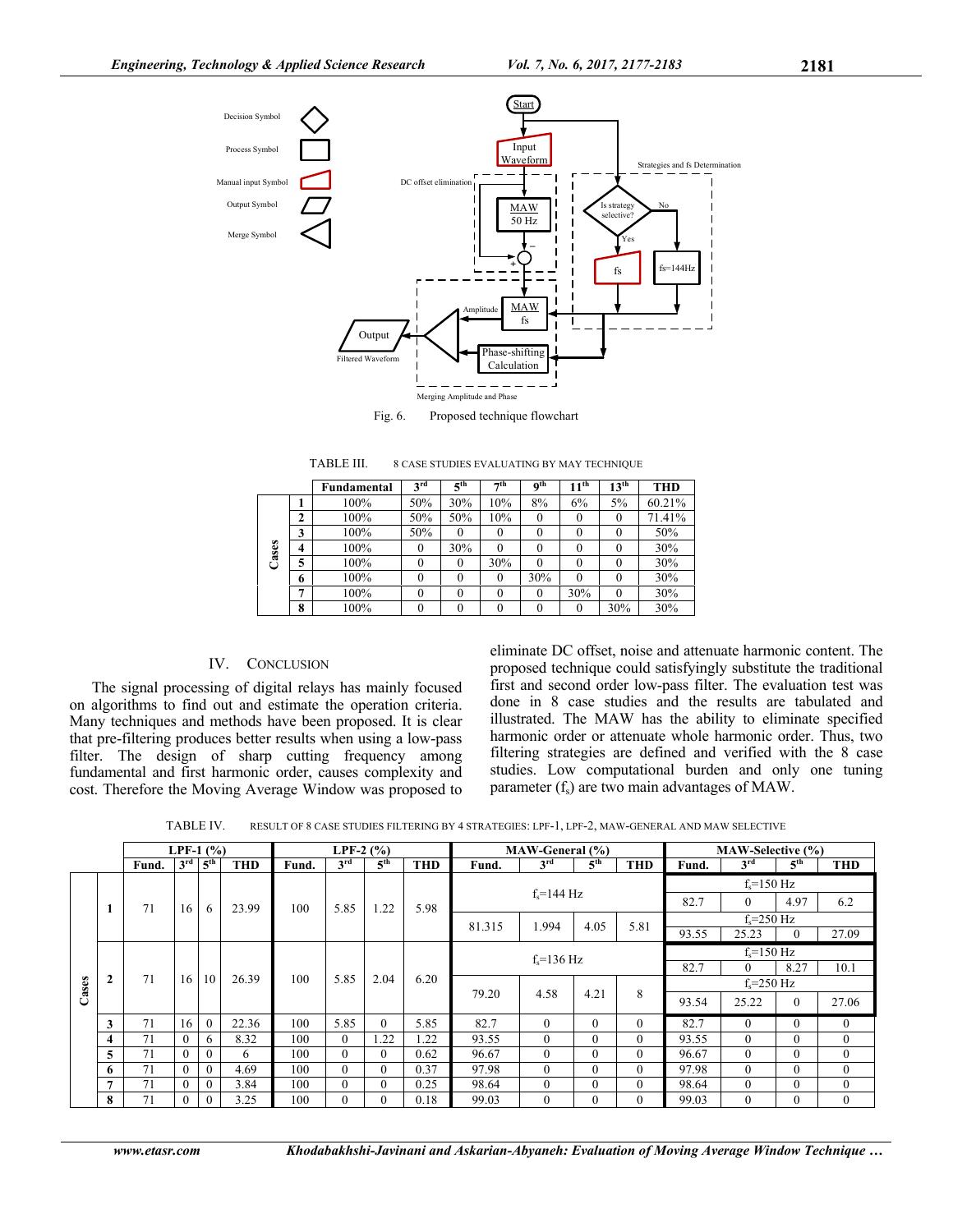

Fig. 7. Simulation result of case 1: (a) Original waveform (b) LPF1 waveform both original and without transient-free waveform (c) LPF2 waveform both original and transient-free waveform (d) MAW-General with Fs=144 Hz both original and transient-free waveform (e) MAW-Selective with Fs=150 Hz both original and transient-free waveform (f) MAW-Selective with Fs=250 Hz both original and transient-free wavefor

## **APPENDIX**

#### **FIRST ORDER LOW-PASS FILTER**

$$
H(s) = \frac{1}{1 + \frac{s}{\omega_c}}
$$

Where,  $\omega_c = 2\pi f_c$  and  $f_c$  is the cutting frequency which is set on 50 Hz for achieving maximum THD

#### **SECOND ORDER LOW-PASS FILTER**

$$
H(s) = \frac{1}{1 + \frac{2\xi}{\omega_c} s + \frac{s^2}{\omega_c^2}}
$$

Where  $\omega_c = 2\pi f_c$  and  $f_c$  is the cutting frequency which is set on 50 Hz. ξ is damping ration which is set on 0.5 for achieving better quality factor.

#### *www.etasr.com Khodabakhshi-Javinani and Askarian-Abyaneh: Evaluation of Moving Average Window Technique …*

#### **REFERENCES**

- [1] W. Rebizant, J. Szafran, A. Wiszniewski, Digital signal processing in power system protection and control, Springer Science & Business Media, 2011
- [2] M. H. J. Bollen, I. Y. H. Gu, Signal processing of power quality disturbances, John Wiley & Sons, 2006
- [3] S. Upadhyaya, S. Mohanty, C. N. Bhende, "Hybrid Methods for Fast Detection and Characterization of Power Quality Disturbances", Journal of Control, Automation and Electrical Systems, Vol. 26, No. 5, pp. 556- 566, 2015
- [4] S. Khokhar, A. A. B. Mohd Zin, A. S. B. Mokhtar, M. Pesaran, "A comprehensive overview on signal processing and artificial intelligence techniques applications in classification of power quality disturbances", Renewable and Sustainable Energy Reviews, Vol. 51, pp. 1650-1663, 2015
- [5] R. Yacamini, "Power system harmonics. Part 1. Harmonic sources", Power Engineering Journal, Vol. 8, No. 4, pp. 193-198, 1994
- [6] J. Arrillaga, N. R. Watson, "Harmonic Sources", in Power System Harmonics, John Wiley & Sons, pp. 61-142, 2004
- [7] M. A. S. Masoum, A. S. Masoum, A. S. Masoum, "Influence of low order harmonic phase angles on tripping time of overcurrent relays",